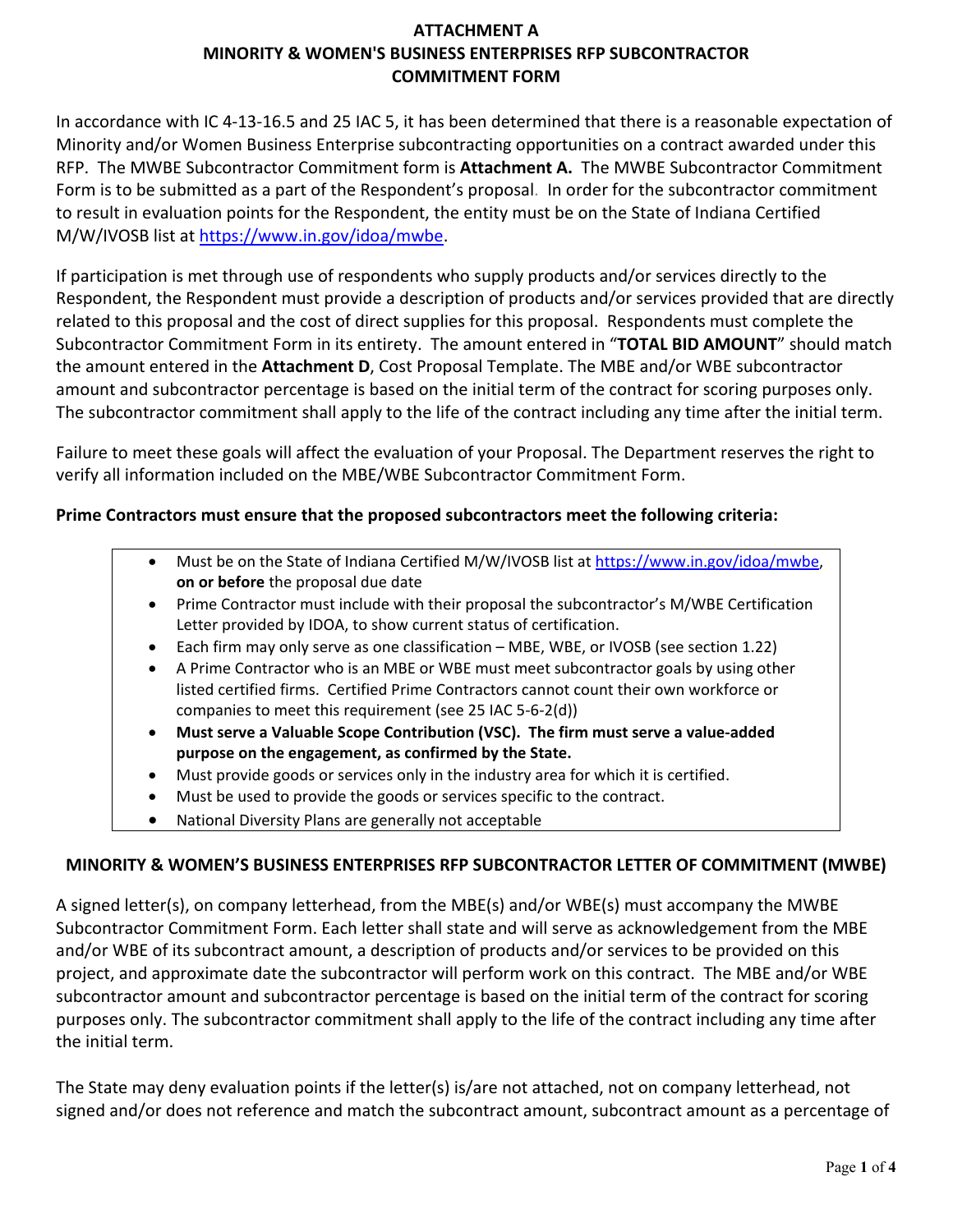the "**TOTAL BID AMOUNT"** and the anticipated period that the Subcontractor will perform work for this solicitation.

By submission of the Proposal, the Respondent acknowledges and agrees to be bound the rules and requirements of the State's M/WBE Program. Questions involving the regulations governing the MWBE Subcontractor Commitment Form should be directed to: Division of Supplier Diversity at (317) 232-3061 or the Supplier Diversity website at [https://www.in.gov/idoa/mwbe.](https://www.in.gov/idoa/mwbe)